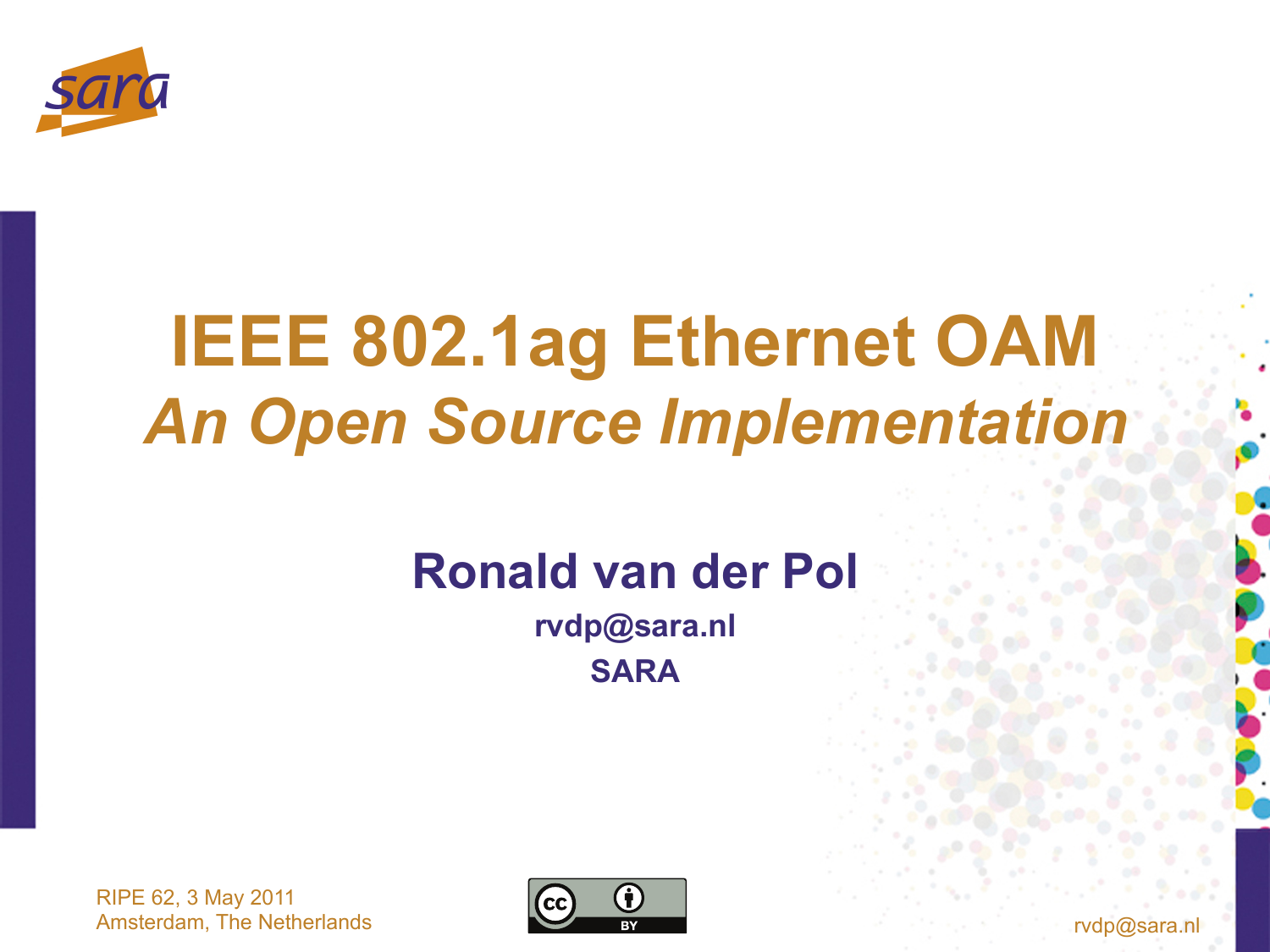

**Continuity Check Messages (CC)** 

- **Periodic hello messages**
- **Detect loss of connectivity**
- **Loopback Messages (LBM/LBR)** 
	- **L2 ping**
- **Link Trace Messages (LTM/LTR)** 
	- **L2 traceroute**

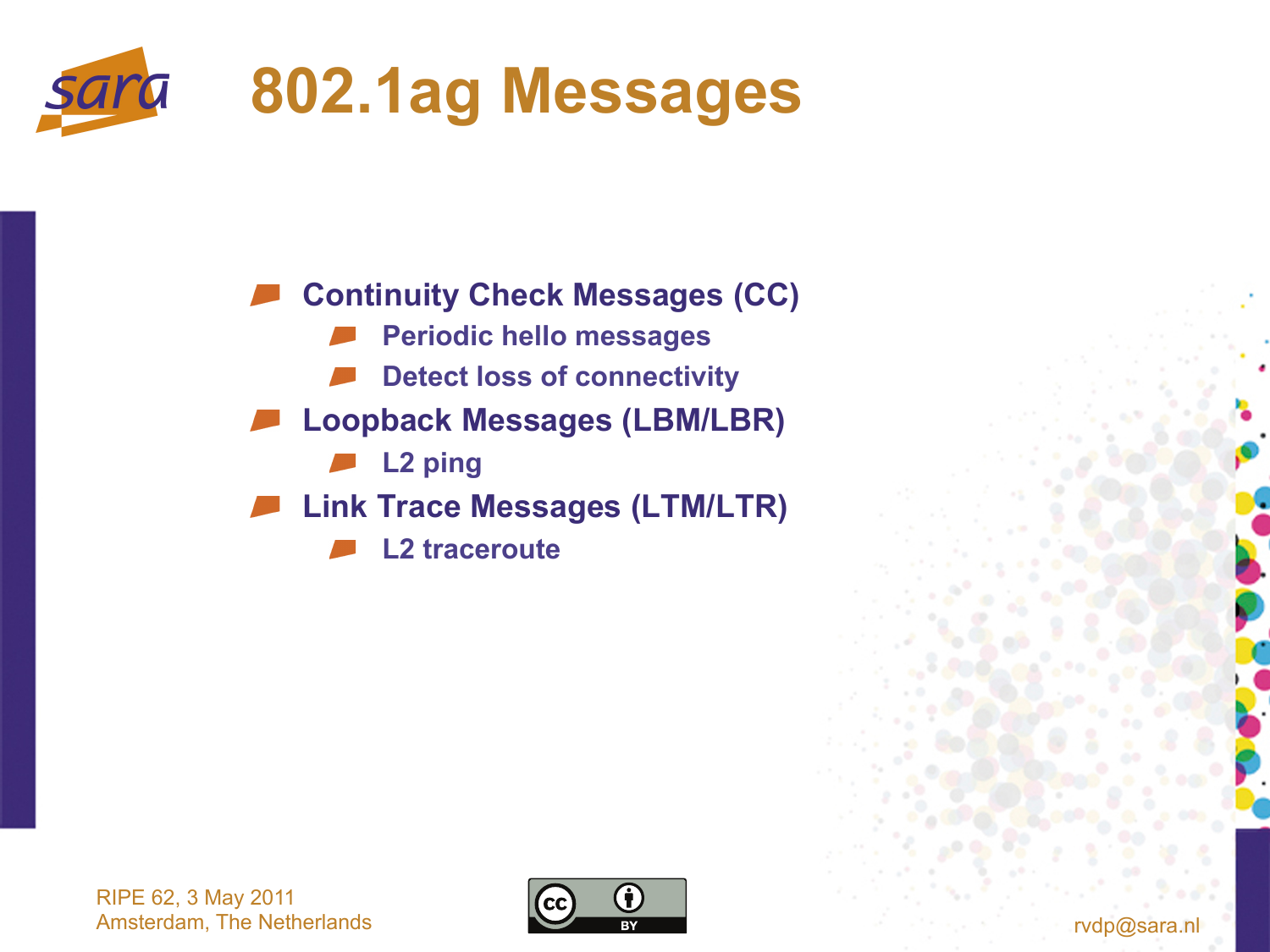





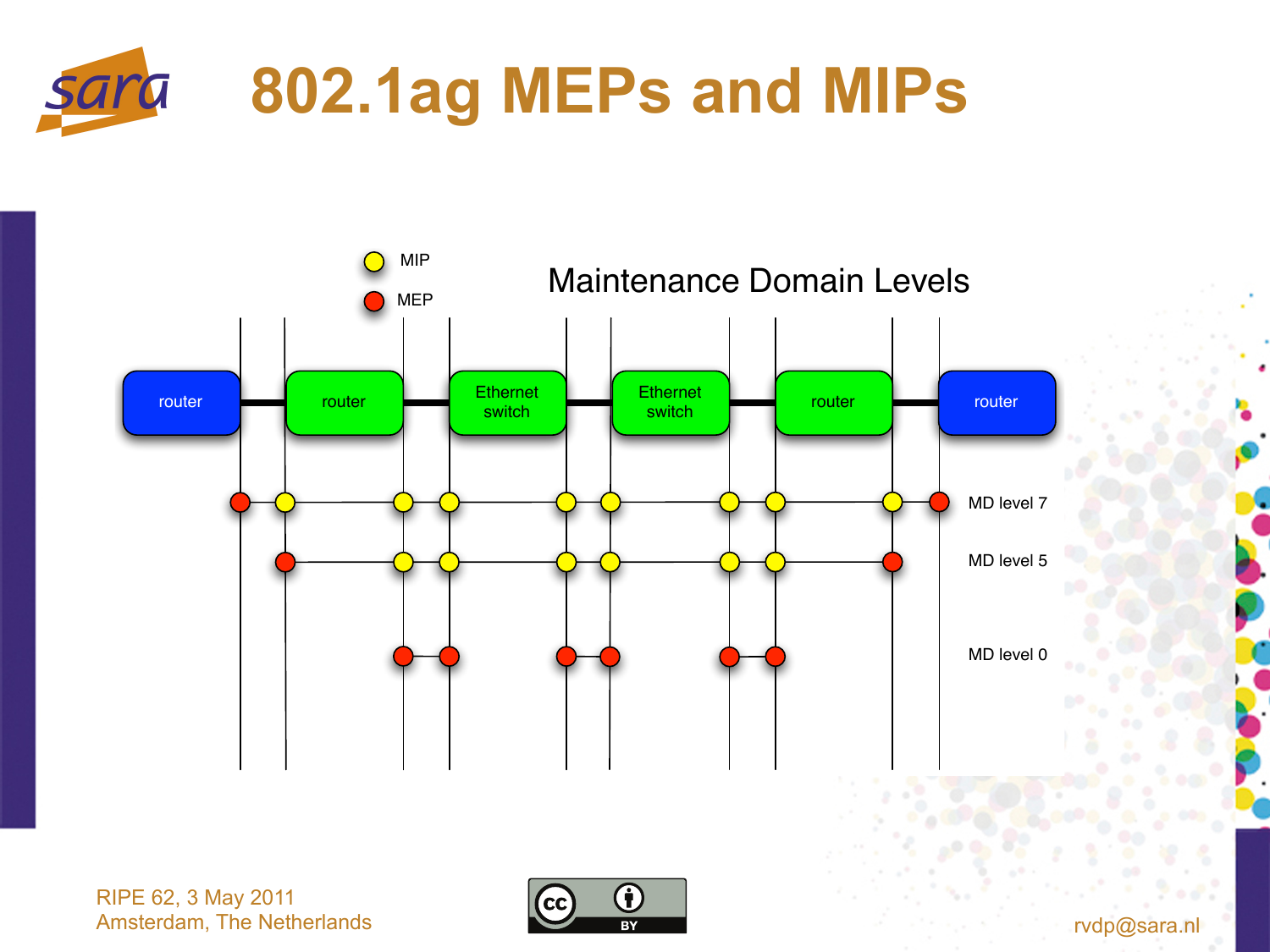

- **Continuity Check (CC)** 
	- **Periodic hello messages**
	- **Detect loss of connectivity**
	- **Multicast sent by MEP, no replies sent**
	- **Processed by MIP/MEP**
- **Loopback Message/Reply (LBM/LBR)** 
	- **L2 ping sent manually from CLI**
	- **Unicast sent by MEP, unicast reply by MIP/MEP**
- **Link Trace Message/Reply (LTM/LTR)** 
	- **L2 traceroute sent manually from CLI**
	- **Multicast sent by MEP, unicast replies by MIP/MEP**
	- **LTM is forwarded until TTL Is 0**
	- **LTM is forwarded until target MIP/MEP is reached**

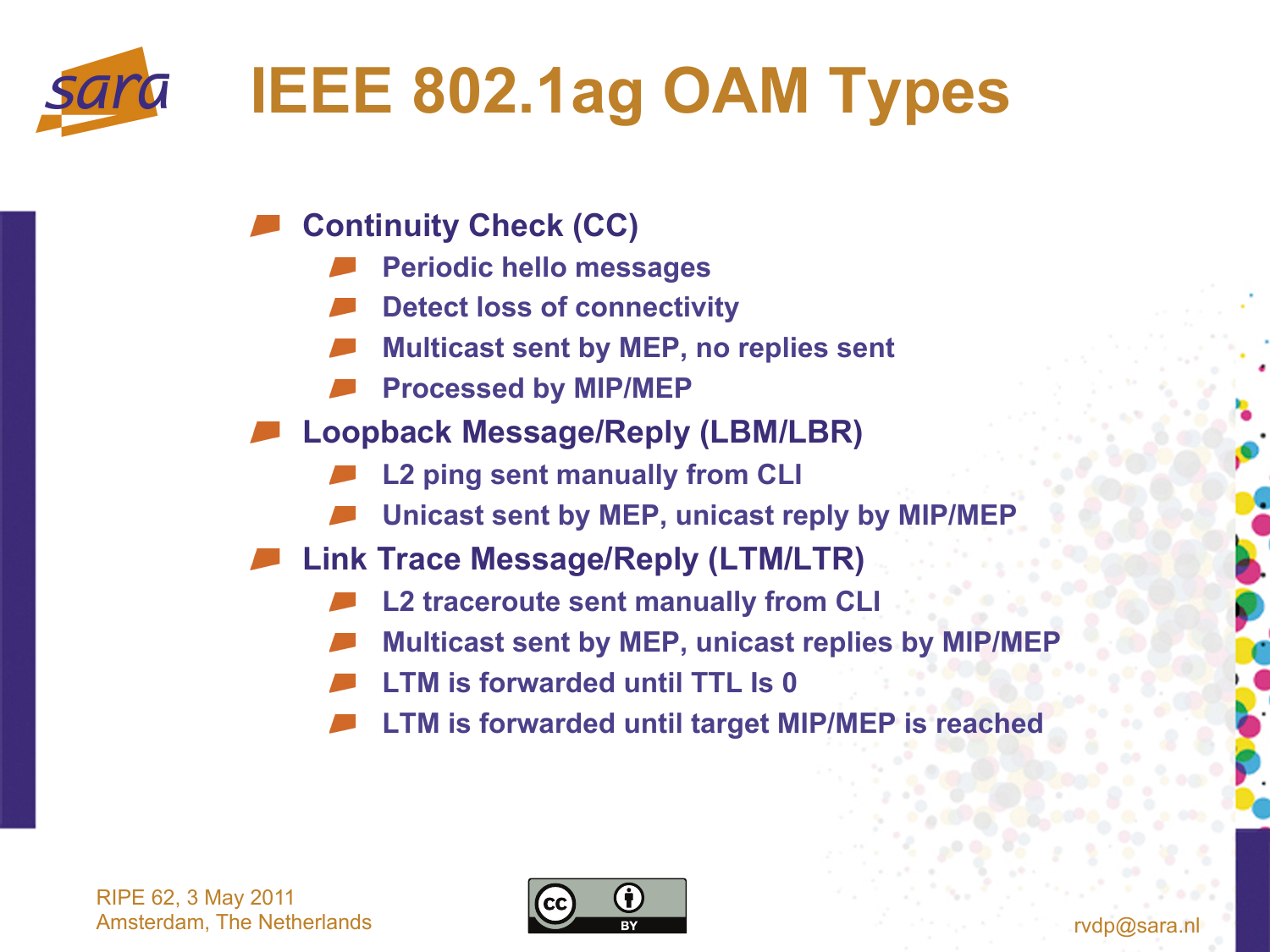

## **What are the** *dot1ag-utils***?**

- **Open Source implementation of IEEE 802.1ag**
- **New BSD License**
- **Supported on FreeBSD, Linux and MacOSX**
- **User space implementation**
- **Work In Progress**

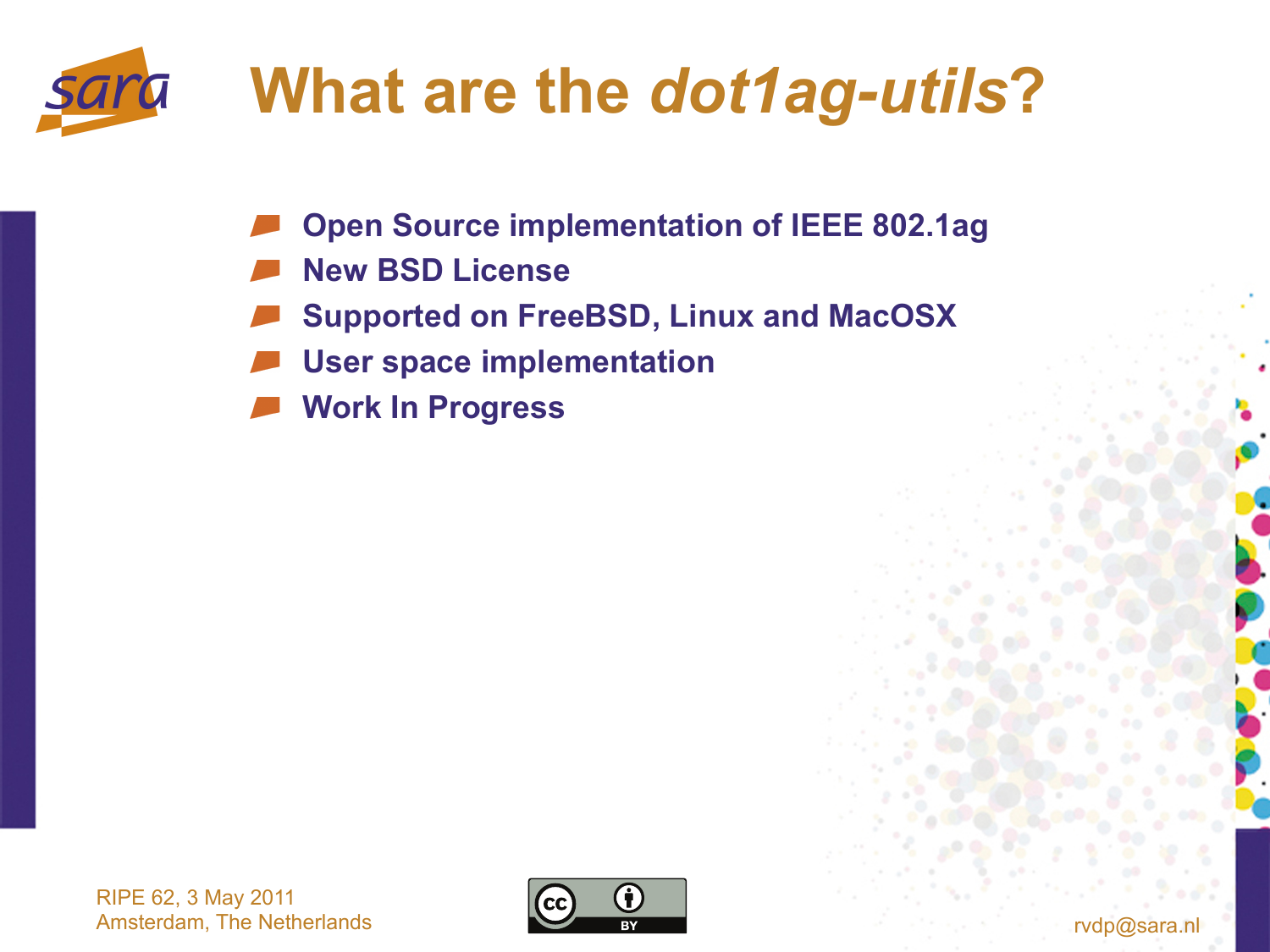

**Alpha release available today, looking for:** 

- **Code reviewers**
- **Alpha testers with FreeBSD, Linux or MacOSX servers**
- **Alpha testers with 802.1ag routers and switches**
- **Beta release mid May 2011** 
	- **Looking for broader test community**
- **First release in Summer 2011**

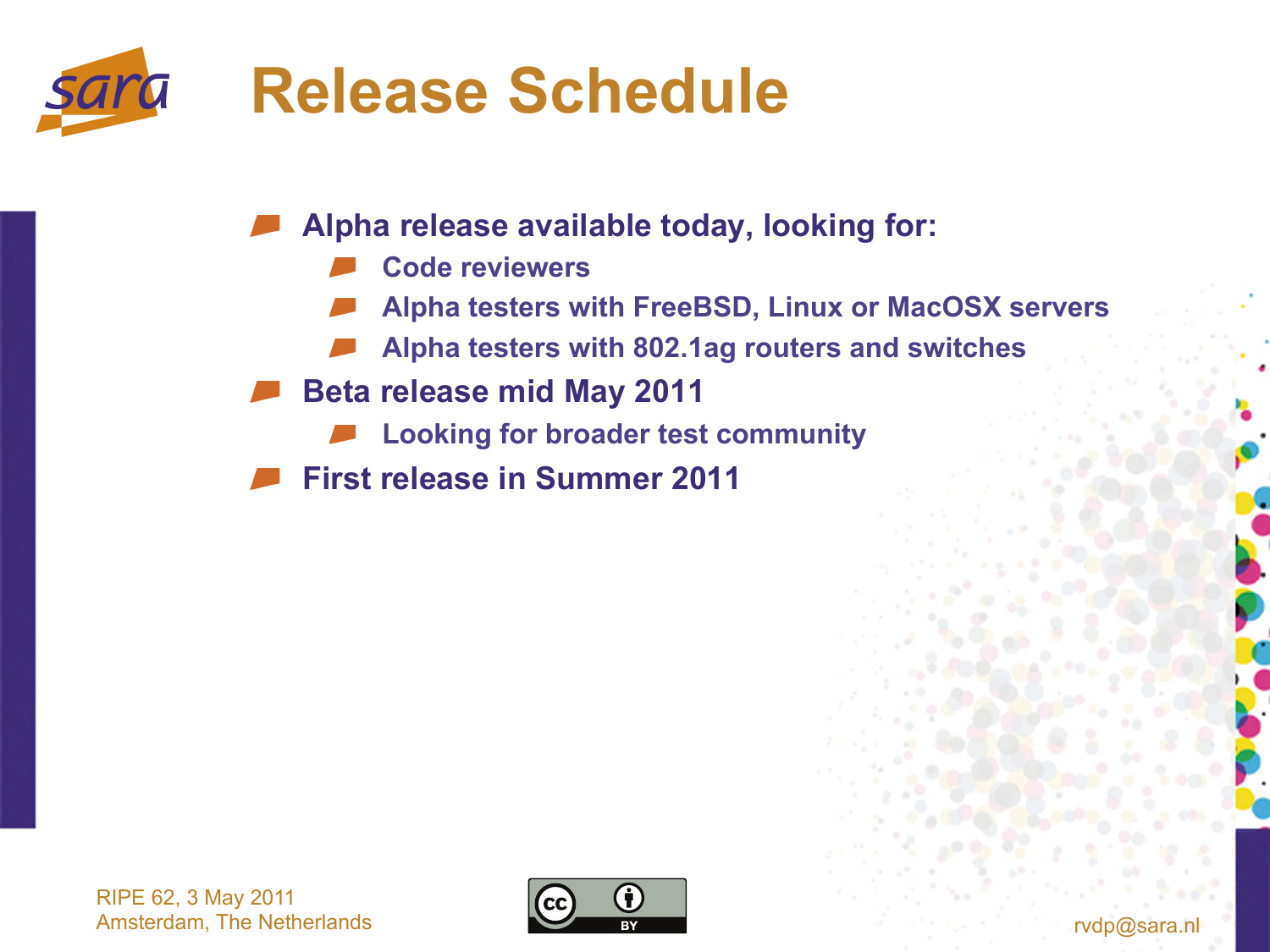



root@donder:~# l2ping -i eth5 -v 123 -l 7 -c 10 00:1b:c0:97:38:c6 CFM LBM to 00:1b:c0:97:38:c6

68 bytes from 00:1b:c0:97:38:c6, sequence 477635892, 0.839 ms 68 bytes from 00:1b:c0:97:38:c6, sequence 477635893, 0.872 ms 68 bytes from 00:1b:c0:97:38:c6, sequence 477635894, 0.817 ms 68 bytes from 00:1b:c0:97:38:c6, sequence 477635895, 0.829 ms 68 bytes from 00:1b:c0:97:38:c6, sequence 477635896, 0.851 ms 68 bytes from 00:1b:c0:97:38:c6, sequence 477635897, 0.718 ms 68 bytes from 00:1b:c0:97:38:c6, sequence 477635898, 0.713 ms 68 bytes from 00:1b:c0:97:38:c6, sequence 477635899, 0.917 ms 68 bytes from 00:1b:c0:97:38:c6, sequence 477635900, 0.731 ms 68 bytes from 00:1b:c0:97:38:c6, sequence 477635901, 0.713 ms root@donder:~#

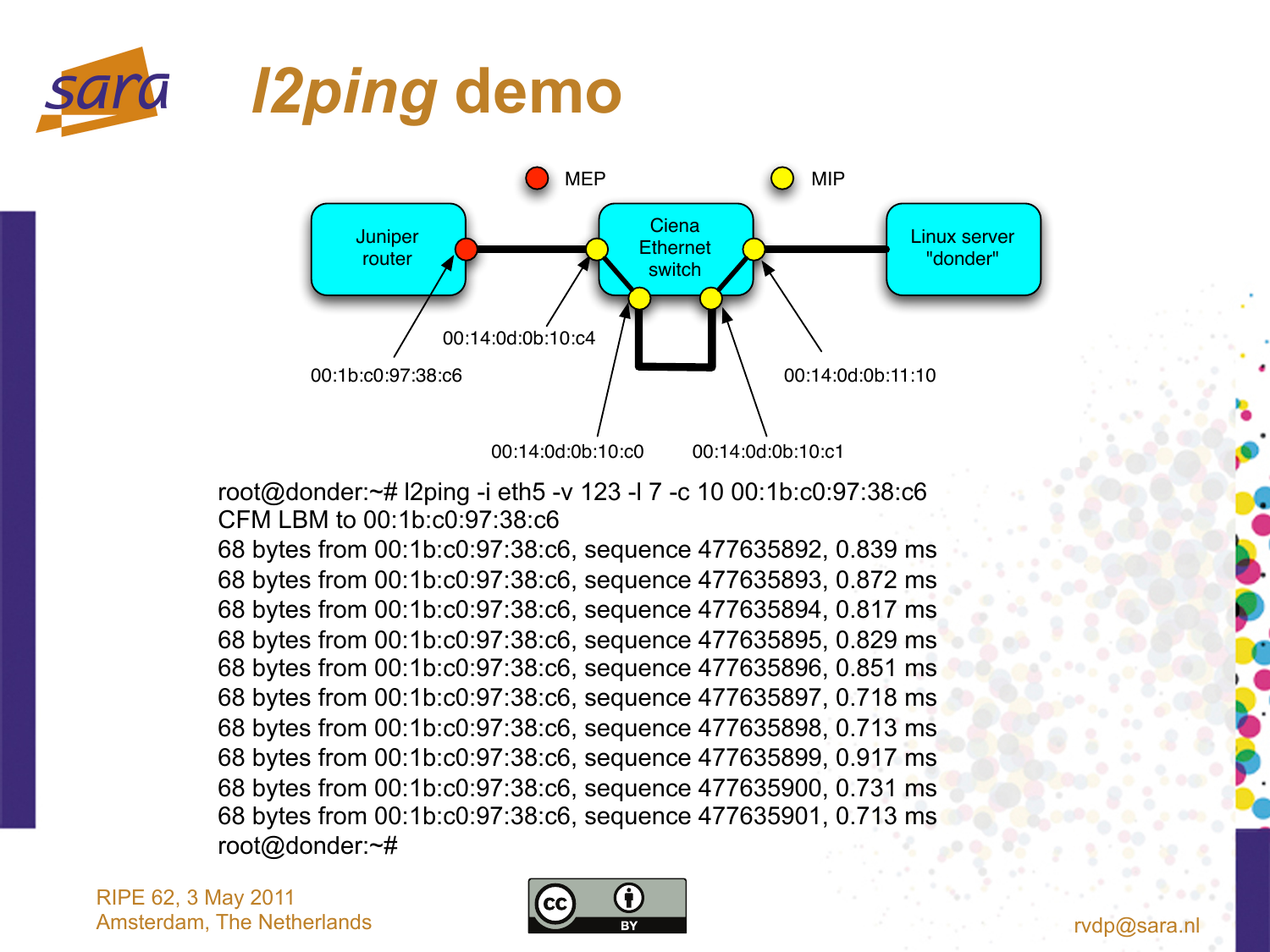





root@donder:~# l2trace -i eth5 -v 123 -l 7 00:1b:c0:97:38:c6 Sending CFM LTM probe to 00:1b:c0:97:38:c6

ttl 1: LTM with id 1784875395

reply from 00:14:0d:0b:10:c1, id=1784875395, ttl=0, RlyFDB ttl 2: LTM with id 1784875396

reply from 00:14:0d:0b:10:c4, id=1784875396, ttl=0, RlyFDB reply from 00:14:0d:0b:10:c1, id=1784875396, ttl=1, RlyFDB ttl 3: LTM with id 1784875397

reply from 00:14:0d:0b:10:c4, id=1784875397, ttl=1, RlyFDB reply from 00:14:0d:0b:10:c1, id=1784875397, ttl=2, RlyFDB reply from 00:1b:c0:97:38:c6, id=1784875397, ttl=0, RlyHit root@donder:~#